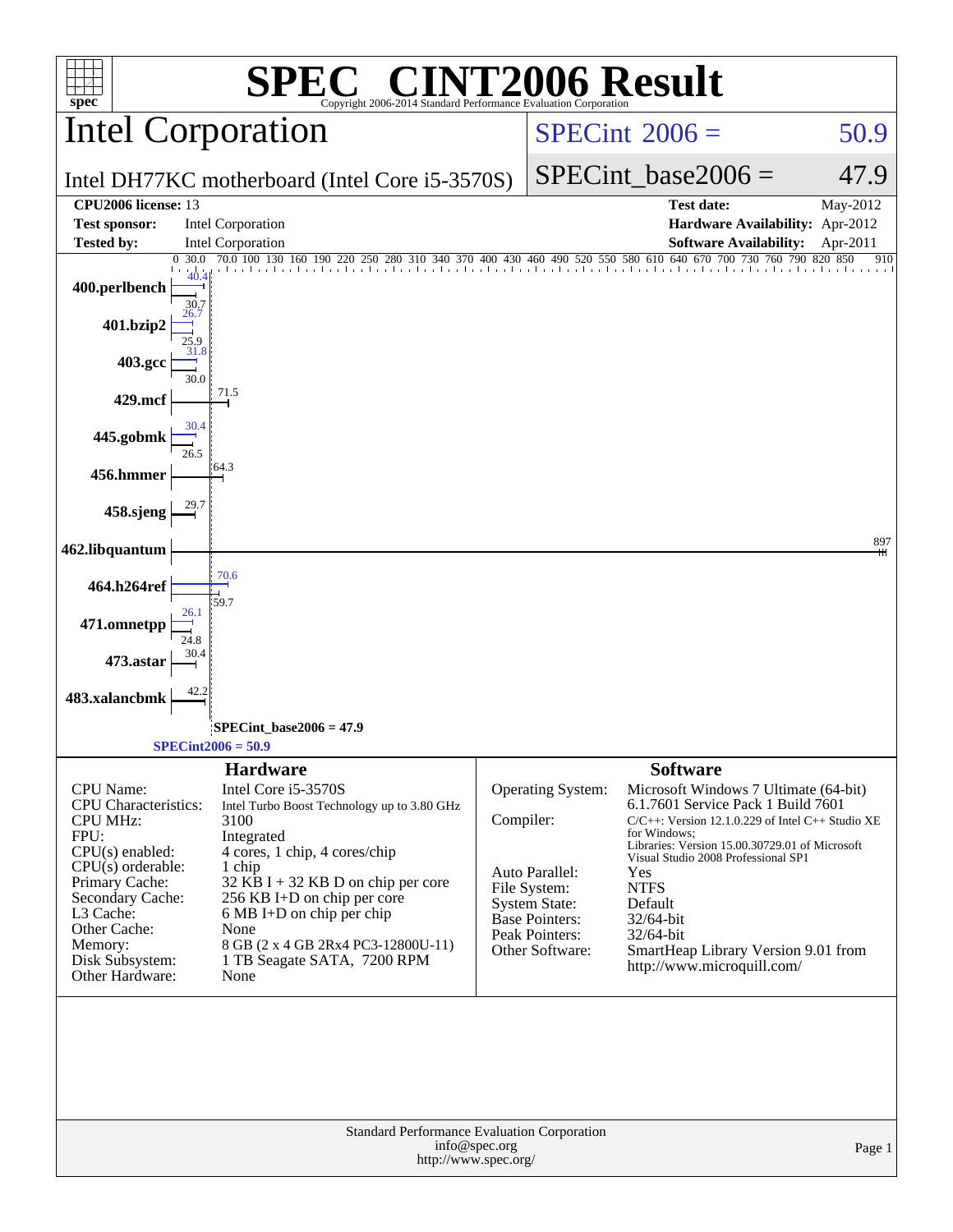

# Intel Corporation

## $SPECint2006 = 50.9$  $SPECint2006 = 50.9$

Intel DH77KC motherboard (Intel Core i5-3570S)

**[CPU2006 license:](http://www.spec.org/auto/cpu2006/Docs/result-fields.html#CPU2006license)** 13 **[Test date:](http://www.spec.org/auto/cpu2006/Docs/result-fields.html#Testdate)** May-2012 **[Test sponsor:](http://www.spec.org/auto/cpu2006/Docs/result-fields.html#Testsponsor)** Intel Corporation **[Hardware Availability:](http://www.spec.org/auto/cpu2006/Docs/result-fields.html#HardwareAvailability)** Apr-2012 **[Tested by:](http://www.spec.org/auto/cpu2006/Docs/result-fields.html#Testedby)** Intel Corporation **[Software Availability:](http://www.spec.org/auto/cpu2006/Docs/result-fields.html#SoftwareAvailability)** Apr-2011

 $SPECTnt\_base2006 = 47.9$ 

### **[Results Table](http://www.spec.org/auto/cpu2006/Docs/result-fields.html#ResultsTable)**

|                  | <b>Base</b>    |       |                |          |                |                           | <b>Peak</b>         |              |                |              |                |              |
|------------------|----------------|-------|----------------|----------|----------------|---------------------------|---------------------|--------------|----------------|--------------|----------------|--------------|
| <b>Benchmark</b> | <b>Seconds</b> | Ratio | <b>Seconds</b> | Ratio    | <b>Seconds</b> | Ratio                     | <b>Seconds</b>      | <b>Ratio</b> | <b>Seconds</b> | <b>Ratio</b> | <b>Seconds</b> | <b>Ratio</b> |
| 400.perlbench    | 319            | 30.7  | 318            | 30.7     | 318            | 30.8                      | 242                 | 40.4         | 242            | 40.4         | 242            | 40.3         |
| 401.bzip2        | 372            | 25.9  | 372            | 25.9     | 372            | 25.9                      | <u>361</u>          | 26.7         | 361            | 26.7         | 361            | 26.7         |
| $403.\text{gcc}$ | 269            | 30.0  | 268            | 30.0     | 268            | 30.0                      | 253                 | 31.8         | 253            | 31.8         | 253            | 31.8         |
| $429$ .mcf       | 127            | 71.8  | 128            | 71.5     | 128            | 71.4                      | 127                 | 71.8         | <u>128</u>     | 71.5         | 128            | 71.4         |
| $445$ .gobmk     | 396            | 26.5  | 396            | 26.5     | 396            | 26.5                      | 346                 | 30.4         | 345            | 30.4         | 345            | 30.4         |
| 456.hmmer        | 145            | 64.4  | 145            | 64.2     | 145            | 64.3                      | 145                 | 64.4         | 145            | 64.2         | 145            | 64.3         |
| $458$ .sjeng     | 407            | 29.7  | 407            | 29.7     | 407            | 29.7                      | 407                 | 29.7         | 407            | 29.7         | 407            | 29.7         |
| 462.libquantum   | 23.1           | 897   | 23.2           | 893      | 23.0           | 901                       | 23.1                | 897          | 23.2           | 893          | 23.0           | 901          |
| 464.h264ref      | 371            | 59.7  | 371            | 59.7     | 371            | 59.7                      | 313                 | 70.6         | 313            | 70.6         | 313            | 70.6         |
| $471$ .omnetpp   | 252            | 24.8  | 252            | 24.8     | 252            | 24.8                      | 239                 | 26.1         | 239            | 26.1         | 239            | 26.1         |
| 473.astar        | 231            | 30.5  | 231            | 30.4     | 231            | 30.4                      | 231                 | 30.5         | 231            | 30.4         | 231            | <u>30.4</u>  |
| 483.xalancbmk    | 164            | 42.2  | 164            | 42.2     | 164            | 42.1                      | 164                 | 42.2         | 164            | <u>42.2</u>  | 164            | 42.1         |
| n.               | $\mathbf{1}$ . |       |                | $\cdots$ |                | $\mathbf{r}$ $\mathbf{r}$ | 1.1<br>$\mathbf{1}$ | $\cdot$      | $\cdot$        |              |                |              |

Results appear in the [order in which they were run.](http://www.spec.org/auto/cpu2006/Docs/result-fields.html#RunOrder) Bold underlined text [indicates a median measurement.](http://www.spec.org/auto/cpu2006/Docs/result-fields.html#Median)

### **[Compiler Invocation Notes](http://www.spec.org/auto/cpu2006/Docs/result-fields.html#CompilerInvocationNotes)**

To compile these binaries, the Intel Compiler was set up to generate 64-bit binaries with the command: "ipsxe-comp-vars.bat intel64 vs2008" (shortcut provided in the Intel(r) Parallel Studio XE 2011 program folder)

### **[Platform Notes](http://www.spec.org/auto/cpu2006/Docs/result-fields.html#PlatformNotes)**

 Sysinfo program C:\CPU200~1.17A/Docs/sysinfo \$Rev: 6775 \$ \$Date:: 2011-08-16 #\$ \8787f7622badcf24e01c368b1db4377c running on CltE840F20AAB2E Tue May 15 16:56:55 2012

 This section contains SUT (System Under Test) info as seen by some common utilities. To remove or add to this section, see: <http://www.spec.org/cpu2006/Docs/config.html#sysinfo>

 Trying 'systeminfo' : Microsoft Windows 7 Ultimate OS Version : 6.1.7601 Service Pack 1 Build 7601 System Manufacturer: INTEL\_ System Model : DH77KC\_\_ Processor(s) : 1 Processor(s) Installed. [01]: Intel64 Family 6 Model 58 Stepping 9 GenuineIntel ~3101 Mhz BIOS Version : Intel Corp. KCH7710H.86A.0069.2012.0224.1825, 2/24/2012 Total Physical Memory: 8,090 MB

 Trying 'wmic cpu get /value' DeviceID : CPU0 L2CacheSize : 1024 L3CacheSize : 6144

Continued on next page

Standard Performance Evaluation Corporation [info@spec.org](mailto:info@spec.org) <http://www.spec.org/>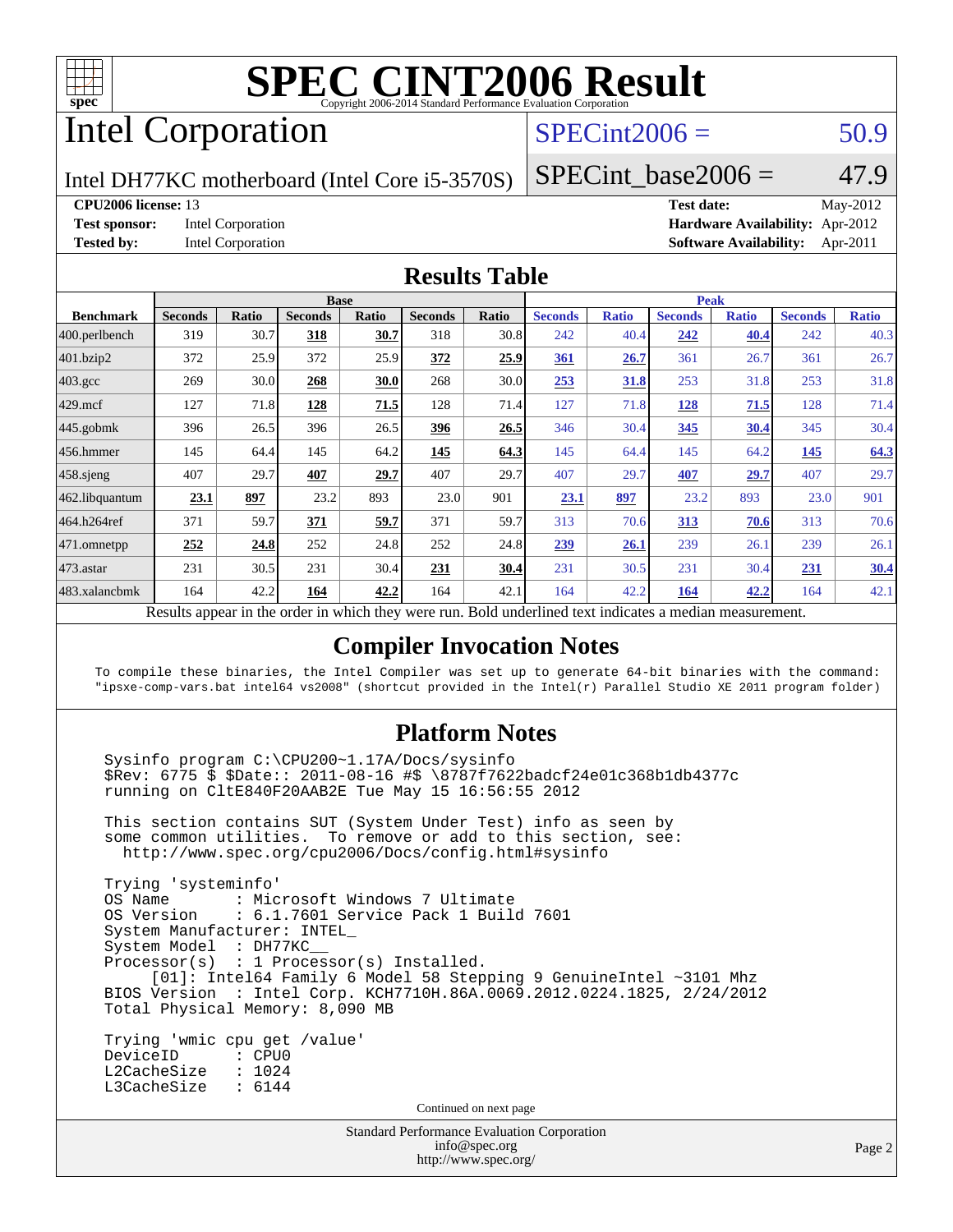

Intel Corporation

 $SPECint2006 = 50.9$  $SPECint2006 = 50.9$ 

Intel DH77KC motherboard (Intel Core i5-3570S)

**[Test sponsor:](http://www.spec.org/auto/cpu2006/Docs/result-fields.html#Testsponsor)** Intel Corporation **[Hardware Availability:](http://www.spec.org/auto/cpu2006/Docs/result-fields.html#HardwareAvailability)** Apr-2012

SPECint base2006 =  $47.9$ **[CPU2006 license:](http://www.spec.org/auto/cpu2006/Docs/result-fields.html#CPU2006license)** 13 **[Test date:](http://www.spec.org/auto/cpu2006/Docs/result-fields.html#Testdate)** May-2012

**[Tested by:](http://www.spec.org/auto/cpu2006/Docs/result-fields.html#Testedby)** Intel Corporation **[Software Availability:](http://www.spec.org/auto/cpu2006/Docs/result-fields.html#SoftwareAvailability)** Apr-2011

### **[Platform Notes \(Continued\)](http://www.spec.org/auto/cpu2006/Docs/result-fields.html#PlatformNotes)**

 MaxClockSpeed : 3101 Name : Intel(R) Core(TM) i5-3570S CPU @ 3.10GHz NumberOfCores : 4 NumberOfLogicalProcessors: 4

(End of data from sysinfo program)

### **[Component Notes](http://www.spec.org/auto/cpu2006/Docs/result-fields.html#ComponentNotes)**

 Tested systems can be used with Shin-G ATX case, PC Power and Cooling 1200W power supply

### **[General Notes](http://www.spec.org/auto/cpu2006/Docs/result-fields.html#GeneralNotes)**

 OMP\_NUM\_THREADS set to number of processors cores KMP\_AFFINITY set to granularity=fine,scatter Binaries compiled on a system with 1x Intel Core i7-860 CPU + 8GB memory using Windows 7 Enterprise 64-bit

## **[Base Compiler Invocation](http://www.spec.org/auto/cpu2006/Docs/result-fields.html#BaseCompilerInvocation)**

[C benchmarks](http://www.spec.org/auto/cpu2006/Docs/result-fields.html#Cbenchmarks):

[icl -Qvc9](http://www.spec.org/cpu2006/results/res2012q3/cpu2006-20120702-23380.flags.html#user_CCbase_intel_icc_vc9_6b5741b4033b9dc48df324263d9561bc) [-Qstd=c99](http://www.spec.org/cpu2006/results/res2012q3/cpu2006-20120702-23380.flags.html#user_CCbase_intel_compiler_c99_mode_1a3d110e3041b3ad4466830521bdad2a)

[C++ benchmarks:](http://www.spec.org/auto/cpu2006/Docs/result-fields.html#CXXbenchmarks) [icl -Qvc9](http://www.spec.org/cpu2006/results/res2012q3/cpu2006-20120702-23380.flags.html#user_CXXbase_intel_icc_vc9_6b5741b4033b9dc48df324263d9561bc)

## **[Base Portability Flags](http://www.spec.org/auto/cpu2006/Docs/result-fields.html#BasePortabilityFlags)**

 400.perlbench: [-DSPEC\\_CPU\\_P64](http://www.spec.org/cpu2006/results/res2012q3/cpu2006-20120702-23380.flags.html#b400.perlbench_basePORTABILITY_DSPEC_CPU_P64) [-DSPEC\\_CPU\\_WIN64\\_X64](http://www.spec.org/cpu2006/results/res2012q3/cpu2006-20120702-23380.flags.html#b400.perlbench_baseCPORTABILITY_DSPEC_CPU_WIN64_X64) [-DSPEC\\_CPU\\_NO\\_NEED\\_VA\\_COPY](http://www.spec.org/cpu2006/results/res2012q3/cpu2006-20120702-23380.flags.html#b400.perlbench_baseCPORTABILITY_DSPEC_CPU_NO_NEED_VA_COPY) 401.bzip2: [-DSPEC\\_CPU\\_P64](http://www.spec.org/cpu2006/results/res2012q3/cpu2006-20120702-23380.flags.html#suite_basePORTABILITY401_bzip2_DSPEC_CPU_P64) 403.gcc: [-DSPEC\\_CPU\\_P64](http://www.spec.org/cpu2006/results/res2012q3/cpu2006-20120702-23380.flags.html#suite_basePORTABILITY403_gcc_DSPEC_CPU_P64) [-DSPEC\\_CPU\\_WIN64](http://www.spec.org/cpu2006/results/res2012q3/cpu2006-20120702-23380.flags.html#b403.gcc_baseCPORTABILITY_DSPEC_CPU_WIN64) 429.mcf: [-DSPEC\\_CPU\\_P64](http://www.spec.org/cpu2006/results/res2012q3/cpu2006-20120702-23380.flags.html#suite_basePORTABILITY429_mcf_DSPEC_CPU_P64) 445.gobmk: [-DSPEC\\_CPU\\_P64](http://www.spec.org/cpu2006/results/res2012q3/cpu2006-20120702-23380.flags.html#suite_basePORTABILITY445_gobmk_DSPEC_CPU_P64) 456.hmmer: [-DSPEC\\_CPU\\_P64](http://www.spec.org/cpu2006/results/res2012q3/cpu2006-20120702-23380.flags.html#suite_basePORTABILITY456_hmmer_DSPEC_CPU_P64) 458.sjeng: [-DSPEC\\_CPU\\_P64](http://www.spec.org/cpu2006/results/res2012q3/cpu2006-20120702-23380.flags.html#suite_basePORTABILITY458_sjeng_DSPEC_CPU_P64) 462.libquantum: [-DSPEC\\_CPU\\_P64](http://www.spec.org/cpu2006/results/res2012q3/cpu2006-20120702-23380.flags.html#suite_basePORTABILITY462_libquantum_DSPEC_CPU_P64) 464.h264ref: [-DSPEC\\_CPU\\_P64](http://www.spec.org/cpu2006/results/res2012q3/cpu2006-20120702-23380.flags.html#suite_basePORTABILITY464_h264ref_DSPEC_CPU_P64) [-DWIN32](http://www.spec.org/cpu2006/results/res2012q3/cpu2006-20120702-23380.flags.html#b464.h264ref_baseCPORTABILITY_DWIN32) [-DSPEC\\_CPU\\_NO\\_INTTYPES](http://www.spec.org/cpu2006/results/res2012q3/cpu2006-20120702-23380.flags.html#b464.h264ref_baseCPORTABILITY_DSPEC_CPU_NO_INTTYPES) 471.omnetpp: [-DSPEC\\_CPU\\_P64](http://www.spec.org/cpu2006/results/res2012q3/cpu2006-20120702-23380.flags.html#suite_basePORTABILITY471_omnetpp_DSPEC_CPU_P64) [-DSPEC\\_CPU\\_WIN64](http://www.spec.org/cpu2006/results/res2012q3/cpu2006-20120702-23380.flags.html#b471.omnetpp_baseCXXPORTABILITY_DSPEC_CPU_WIN64) 473.astar: [-DSPEC\\_CPU\\_P64](http://www.spec.org/cpu2006/results/res2012q3/cpu2006-20120702-23380.flags.html#suite_basePORTABILITY473_astar_DSPEC_CPU_P64) 483.xalancbmk: [-DSPEC\\_CPU\\_P64](http://www.spec.org/cpu2006/results/res2012q3/cpu2006-20120702-23380.flags.html#suite_basePORTABILITY483_xalancbmk_DSPEC_CPU_P64) [-Qoption,cpp,--no\\_wchar\\_t\\_keyword](http://www.spec.org/cpu2006/results/res2012q3/cpu2006-20120702-23380.flags.html#user_baseCXXPORTABILITY483_xalancbmk_f-no_wchar_t_keyword_ec0ad4495a16b4e858bfcb29d949d25d)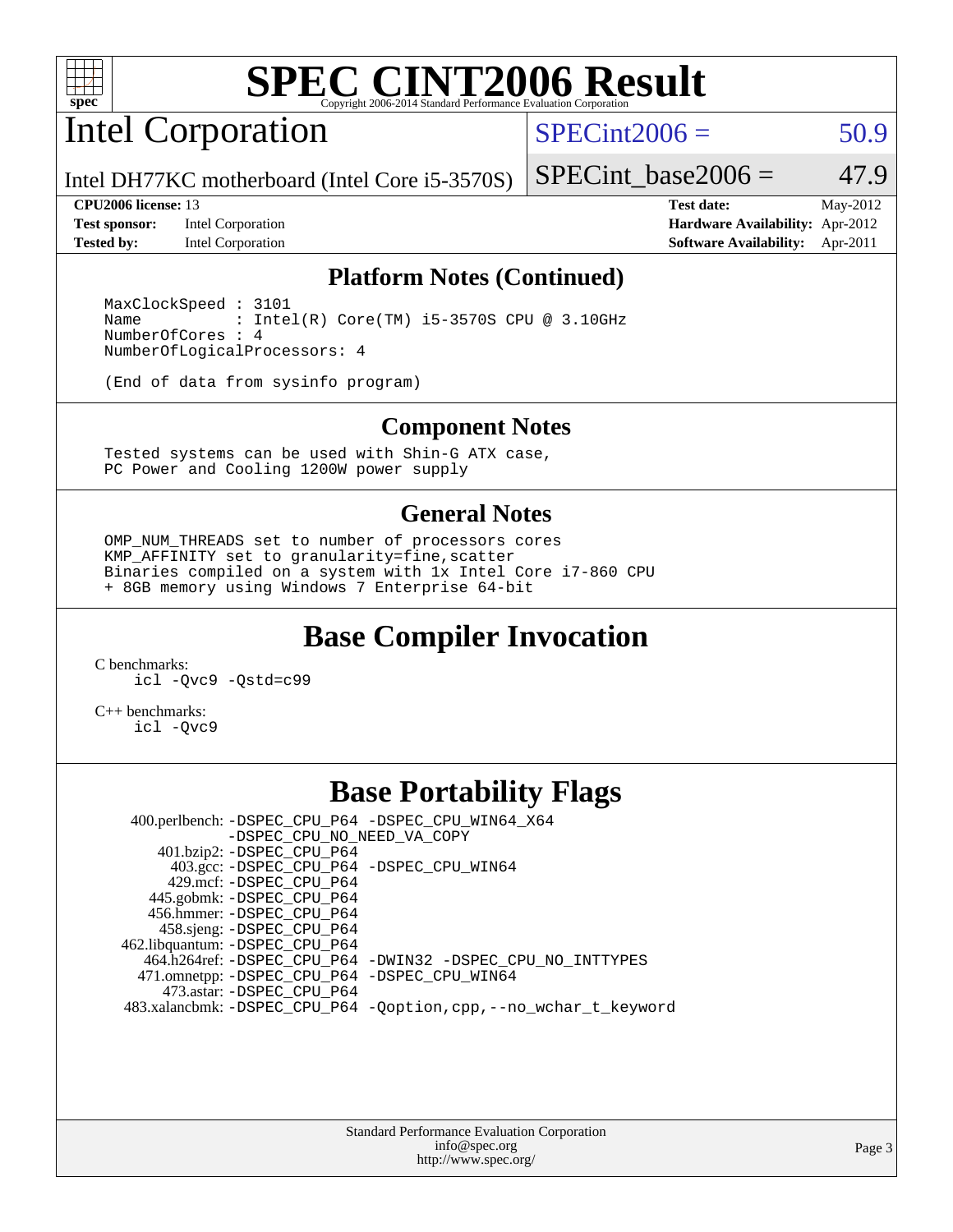

Intel Corporation

 $SPECint2006 = 50.9$  $SPECint2006 = 50.9$ 

Intel DH77KC motherboard (Intel Core i5-3570S)

**[Tested by:](http://www.spec.org/auto/cpu2006/Docs/result-fields.html#Testedby)** Intel Corporation **[Software Availability:](http://www.spec.org/auto/cpu2006/Docs/result-fields.html#SoftwareAvailability)** Apr-2011

**[CPU2006 license:](http://www.spec.org/auto/cpu2006/Docs/result-fields.html#CPU2006license)** 13 **[Test date:](http://www.spec.org/auto/cpu2006/Docs/result-fields.html#Testdate)** May-2012 **[Test sponsor:](http://www.spec.org/auto/cpu2006/Docs/result-fields.html#Testsponsor)** Intel Corporation **[Hardware Availability:](http://www.spec.org/auto/cpu2006/Docs/result-fields.html#HardwareAvailability)** Apr-2012

SPECint base2006 =  $47.9$ 

## **[Base Optimization Flags](http://www.spec.org/auto/cpu2006/Docs/result-fields.html#BaseOptimizationFlags)**

[C benchmarks](http://www.spec.org/auto/cpu2006/Docs/result-fields.html#Cbenchmarks): [/F512000000](http://www.spec.org/cpu2006/results/res2012q3/cpu2006-20120702-23380.flags.html#user_CCbase_set_stack_space_98438a10eb60aa5f35f4c79d9b9b27b1)

[-QxAVX](http://www.spec.org/cpu2006/results/res2012q3/cpu2006-20120702-23380.flags.html#user_CCbase_f-QxAVX) [-Qipo](http://www.spec.org/cpu2006/results/res2012q3/cpu2006-20120702-23380.flags.html#user_CCbase_f-Qipo) [-O3](http://www.spec.org/cpu2006/results/res2012q3/cpu2006-20120702-23380.flags.html#user_CCbase_f-O3) [-Qprec-div-](http://www.spec.org/cpu2006/results/res2012q3/cpu2006-20120702-23380.flags.html#user_CCbase_f-Qprec-div-) [-Qopt-prefetch](http://www.spec.org/cpu2006/results/res2012q3/cpu2006-20120702-23380.flags.html#user_CCbase_f-Qprefetch_37c211608666b9dff9380561f602f0a8) [-Qparallel](http://www.spec.org/cpu2006/results/res2012q3/cpu2006-20120702-23380.flags.html#user_CCbase_f-Qparallel) [-Qauto-ilp32](http://www.spec.org/cpu2006/results/res2012q3/cpu2006-20120702-23380.flags.html#user_CCbase_f-Qauto-ilp32)

[C++ benchmarks:](http://www.spec.org/auto/cpu2006/Docs/result-fields.html#CXXbenchmarks)

[-QxAVX](http://www.spec.org/cpu2006/results/res2012q3/cpu2006-20120702-23380.flags.html#user_CXXbase_f-QxAVX) [-Qipo](http://www.spec.org/cpu2006/results/res2012q3/cpu2006-20120702-23380.flags.html#user_CXXbase_f-Qipo) [-O3](http://www.spec.org/cpu2006/results/res2012q3/cpu2006-20120702-23380.flags.html#user_CXXbase_f-O3) [-Qprec-div-](http://www.spec.org/cpu2006/results/res2012q3/cpu2006-20120702-23380.flags.html#user_CXXbase_f-Qprec-div-) [-Qopt-prefetch](http://www.spec.org/cpu2006/results/res2012q3/cpu2006-20120702-23380.flags.html#user_CXXbase_f-Qprefetch_37c211608666b9dff9380561f602f0a8) [-Qcxx-features](http://www.spec.org/cpu2006/results/res2012q3/cpu2006-20120702-23380.flags.html#user_CXXbase_f-Qcxx_features_dbf36c8a6dba956e22f1645e4dcd4d98)  $-Qauto-ilp32 /F512000000$  $-Qauto-ilp32 /F512000000$  $-Qauto-ilp32 /F512000000$  [shlW64M.lib](http://www.spec.org/cpu2006/results/res2012q3/cpu2006-20120702-23380.flags.html#user_CXXbase_SmartHeap64_c4f7f76711bdf8c0633a5c1edf6e5396)

### **[Base Other Flags](http://www.spec.org/auto/cpu2006/Docs/result-fields.html#BaseOtherFlags)**

[C benchmarks](http://www.spec.org/auto/cpu2006/Docs/result-fields.html#Cbenchmarks):

403.gcc: [-Dalloca=\\_alloca](http://www.spec.org/cpu2006/results/res2012q3/cpu2006-20120702-23380.flags.html#b403.gcc_baseEXTRA_CFLAGS_Dalloca_be3056838c12de2578596ca5467af7f3)

### **[Peak Compiler Invocation](http://www.spec.org/auto/cpu2006/Docs/result-fields.html#PeakCompilerInvocation)**

[C benchmarks](http://www.spec.org/auto/cpu2006/Docs/result-fields.html#Cbenchmarks): [icl -Qvc9](http://www.spec.org/cpu2006/results/res2012q3/cpu2006-20120702-23380.flags.html#user_CCpeak_intel_icc_vc9_6b5741b4033b9dc48df324263d9561bc) [-Qstd=c99](http://www.spec.org/cpu2006/results/res2012q3/cpu2006-20120702-23380.flags.html#user_CCpeak_intel_compiler_c99_mode_1a3d110e3041b3ad4466830521bdad2a)

[C++ benchmarks:](http://www.spec.org/auto/cpu2006/Docs/result-fields.html#CXXbenchmarks) [icl -Qvc9](http://www.spec.org/cpu2006/results/res2012q3/cpu2006-20120702-23380.flags.html#user_CXXpeak_intel_icc_vc9_6b5741b4033b9dc48df324263d9561bc)

## **[Peak Portability Flags](http://www.spec.org/auto/cpu2006/Docs/result-fields.html#PeakPortabilityFlags)**

Same as Base Portability Flags

## **[Peak Optimization Flags](http://www.spec.org/auto/cpu2006/Docs/result-fields.html#PeakOptimizationFlags)**

[C benchmarks](http://www.spec.org/auto/cpu2006/Docs/result-fields.html#Cbenchmarks):

 400.perlbench: [-QxAVX](http://www.spec.org/cpu2006/results/res2012q3/cpu2006-20120702-23380.flags.html#user_peakPASS2_CFLAGSPASS2_LDFLAGS400_perlbench_f-QxAVX)(pass 2) [-Qprof\\_gen](http://www.spec.org/cpu2006/results/res2012q3/cpu2006-20120702-23380.flags.html#user_peakPASS1_CFLAGSPASS1_LDFLAGS400_perlbench_Qprof_gen)(pass 1) [-Qprof\\_use](http://www.spec.org/cpu2006/results/res2012q3/cpu2006-20120702-23380.flags.html#user_peakPASS2_CFLAGSPASS2_LDFLAGS400_perlbench_Qprof_use)(pass 2) [-Qipo](http://www.spec.org/cpu2006/results/res2012q3/cpu2006-20120702-23380.flags.html#user_peakOPTIMIZE400_perlbench_f-Qipo) [-O3](http://www.spec.org/cpu2006/results/res2012q3/cpu2006-20120702-23380.flags.html#user_peakOPTIMIZE400_perlbench_f-O3) [-Qprec-div-](http://www.spec.org/cpu2006/results/res2012q3/cpu2006-20120702-23380.flags.html#user_peakOPTIMIZE400_perlbench_f-Qprec-div-) [-Qansi-alias](http://www.spec.org/cpu2006/results/res2012q3/cpu2006-20120702-23380.flags.html#user_peakOPTIMIZE400_perlbench_f-Qansi-alias) [-Qopt-prefetch](http://www.spec.org/cpu2006/results/res2012q3/cpu2006-20120702-23380.flags.html#user_peakOPTIMIZE400_perlbench_f-Qprefetch_37c211608666b9dff9380561f602f0a8) [-Qauto-ilp32](http://www.spec.org/cpu2006/results/res2012q3/cpu2006-20120702-23380.flags.html#user_peakCOPTIMIZE400_perlbench_f-Qauto-ilp32)  $/F512000000$  [shlW64M.lib](http://www.spec.org/cpu2006/results/res2012q3/cpu2006-20120702-23380.flags.html#user_peakEXTRA_LIBS400_perlbench_SmartHeap64_c4f7f76711bdf8c0633a5c1edf6e5396)

 401.bzip2: [-QxAVX](http://www.spec.org/cpu2006/results/res2012q3/cpu2006-20120702-23380.flags.html#user_peakPASS2_CFLAGSPASS2_LDFLAGS401_bzip2_f-QxAVX)(pass 2) [-Qprof\\_gen](http://www.spec.org/cpu2006/results/res2012q3/cpu2006-20120702-23380.flags.html#user_peakPASS1_CFLAGSPASS1_LDFLAGS401_bzip2_Qprof_gen)(pass 1) [-Qprof\\_use](http://www.spec.org/cpu2006/results/res2012q3/cpu2006-20120702-23380.flags.html#user_peakPASS2_CFLAGSPASS2_LDFLAGS401_bzip2_Qprof_use)(pass 2) [-Qipo](http://www.spec.org/cpu2006/results/res2012q3/cpu2006-20120702-23380.flags.html#user_peakOPTIMIZE401_bzip2_f-Qipo) [-O3](http://www.spec.org/cpu2006/results/res2012q3/cpu2006-20120702-23380.flags.html#user_peakOPTIMIZE401_bzip2_f-O3) [-Qprec-div-](http://www.spec.org/cpu2006/results/res2012q3/cpu2006-20120702-23380.flags.html#user_peakOPTIMIZE401_bzip2_f-Qprec-div-) [-Qopt-prefetch](http://www.spec.org/cpu2006/results/res2012q3/cpu2006-20120702-23380.flags.html#user_peakOPTIMIZE401_bzip2_f-Qprefetch_37c211608666b9dff9380561f602f0a8) [-Qansi-alias](http://www.spec.org/cpu2006/results/res2012q3/cpu2006-20120702-23380.flags.html#user_peakOPTIMIZE401_bzip2_f-Qansi-alias) [-Qauto-ilp32](http://www.spec.org/cpu2006/results/res2012q3/cpu2006-20120702-23380.flags.html#user_peakCOPTIMIZE401_bzip2_f-Qauto-ilp32) [/F512000000](http://www.spec.org/cpu2006/results/res2012q3/cpu2006-20120702-23380.flags.html#user_peakEXTRA_LDFLAGS401_bzip2_set_stack_space_98438a10eb60aa5f35f4c79d9b9b27b1)

 403.gcc: [-QxAVX](http://www.spec.org/cpu2006/results/res2012q3/cpu2006-20120702-23380.flags.html#user_peakPASS2_CFLAGSPASS2_LDFLAGS403_gcc_f-QxAVX)(pass 2) [-Qprof\\_gen](http://www.spec.org/cpu2006/results/res2012q3/cpu2006-20120702-23380.flags.html#user_peakPASS1_CFLAGSPASS1_LDFLAGS403_gcc_Qprof_gen)(pass 1) [-Qprof\\_use](http://www.spec.org/cpu2006/results/res2012q3/cpu2006-20120702-23380.flags.html#user_peakPASS2_CFLAGSPASS2_LDFLAGS403_gcc_Qprof_use)(pass 2) [-Qipo](http://www.spec.org/cpu2006/results/res2012q3/cpu2006-20120702-23380.flags.html#user_peakOPTIMIZE403_gcc_f-Qipo) [-O3](http://www.spec.org/cpu2006/results/res2012q3/cpu2006-20120702-23380.flags.html#user_peakOPTIMIZE403_gcc_f-O3) [-Qprec-div-](http://www.spec.org/cpu2006/results/res2012q3/cpu2006-20120702-23380.flags.html#user_peakOPTIMIZE403_gcc_f-Qprec-div-) [-Qauto-ilp32](http://www.spec.org/cpu2006/results/res2012q3/cpu2006-20120702-23380.flags.html#user_peakCOPTIMIZE403_gcc_f-Qauto-ilp32) [/F512000000](http://www.spec.org/cpu2006/results/res2012q3/cpu2006-20120702-23380.flags.html#user_peakEXTRA_LDFLAGS403_gcc_set_stack_space_98438a10eb60aa5f35f4c79d9b9b27b1)

Continued on next page

Standard Performance Evaluation Corporation [info@spec.org](mailto:info@spec.org) <http://www.spec.org/>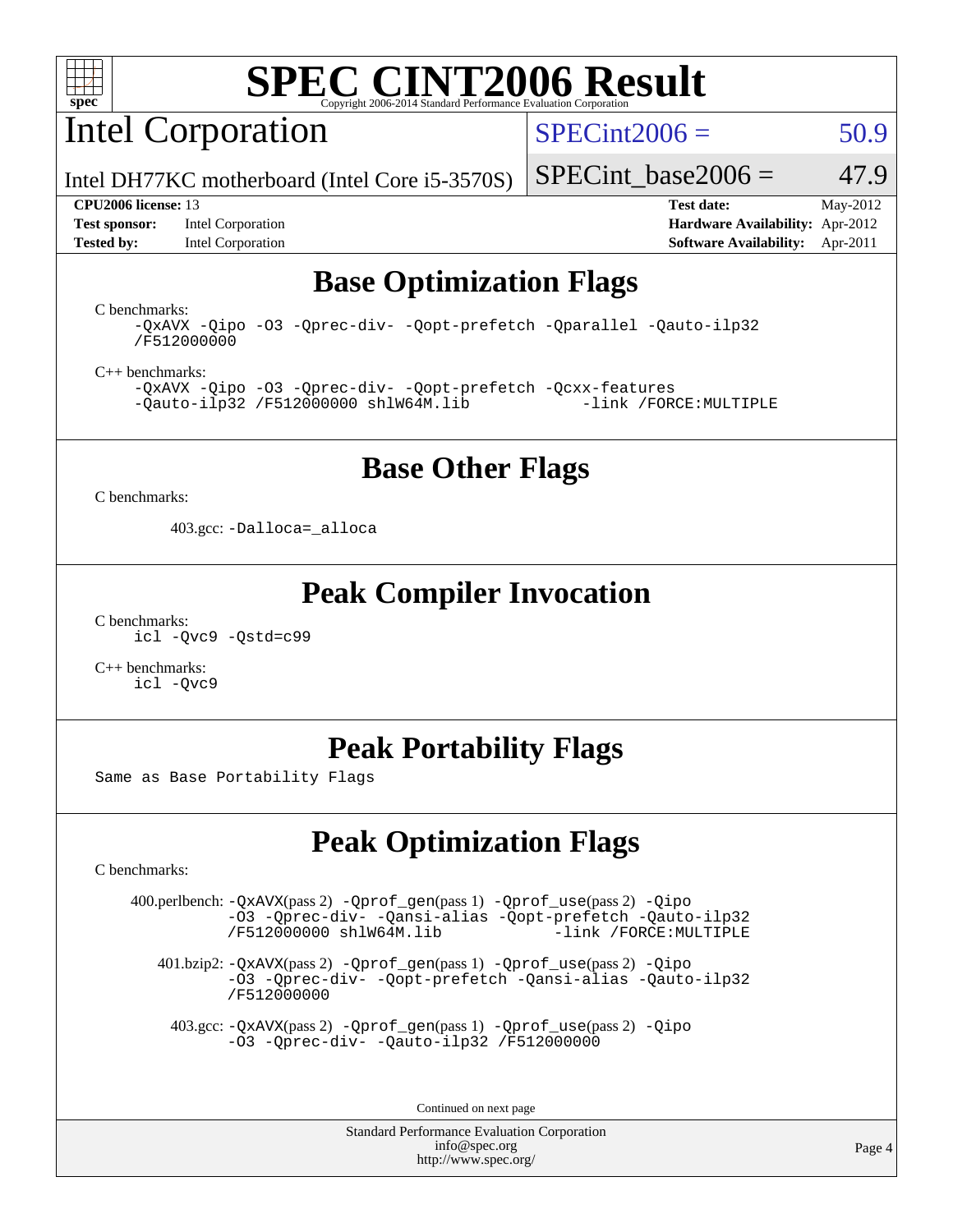

Intel Corporation

 $SPECint2006 = 50.9$  $SPECint2006 = 50.9$ 

Intel DH77KC motherboard (Intel Core i5-3570S)

| <b>Test sponsor:</b> | Intel Corporation |
|----------------------|-------------------|
| <b>Tested by:</b>    | Intel Corporation |

**[CPU2006 license:](http://www.spec.org/auto/cpu2006/Docs/result-fields.html#CPU2006license)** 13 **[Test date:](http://www.spec.org/auto/cpu2006/Docs/result-fields.html#Testdate)** May-2012 **[Hardware Availability:](http://www.spec.org/auto/cpu2006/Docs/result-fields.html#HardwareAvailability)** Apr-2012

**[Software Availability:](http://www.spec.org/auto/cpu2006/Docs/result-fields.html#SoftwareAvailability)** Apr-2011

SPECint base2006 =  $47.9$ 

# **[Peak Optimization Flags \(Continued\)](http://www.spec.org/auto/cpu2006/Docs/result-fields.html#PeakOptimizationFlags)**

 $429$ .mcf: basepeak = yes

 445.gobmk: [-QxAVX](http://www.spec.org/cpu2006/results/res2012q3/cpu2006-20120702-23380.flags.html#user_peakPASS2_CFLAGSPASS2_LDFLAGS445_gobmk_f-QxAVX)(pass 2) [-Qprof\\_gen](http://www.spec.org/cpu2006/results/res2012q3/cpu2006-20120702-23380.flags.html#user_peakPASS1_CFLAGSPASS1_LDFLAGS445_gobmk_Qprof_gen)(pass 1) [-Qprof\\_use](http://www.spec.org/cpu2006/results/res2012q3/cpu2006-20120702-23380.flags.html#user_peakPASS2_CFLAGSPASS2_LDFLAGS445_gobmk_Qprof_use)(pass 2) [-Qipo](http://www.spec.org/cpu2006/results/res2012q3/cpu2006-20120702-23380.flags.html#user_peakOPTIMIZE445_gobmk_f-Qipo) [-O2](http://www.spec.org/cpu2006/results/res2012q3/cpu2006-20120702-23380.flags.html#user_peakOPTIMIZE445_gobmk_f-O2) [-Qprec-div-](http://www.spec.org/cpu2006/results/res2012q3/cpu2006-20120702-23380.flags.html#user_peakOPTIMIZE445_gobmk_f-Qprec-div-) [-Qansi-alias](http://www.spec.org/cpu2006/results/res2012q3/cpu2006-20120702-23380.flags.html#user_peakOPTIMIZE445_gobmk_f-Qansi-alias) [-Qauto-ilp32](http://www.spec.org/cpu2006/results/res2012q3/cpu2006-20120702-23380.flags.html#user_peakCOPTIMIZE445_gobmk_f-Qauto-ilp32) [/F512000000](http://www.spec.org/cpu2006/results/res2012q3/cpu2006-20120702-23380.flags.html#user_peakEXTRA_LDFLAGS445_gobmk_set_stack_space_98438a10eb60aa5f35f4c79d9b9b27b1)

456.hmmer: basepeak = yes

458.sjeng: basepeak = yes

 $462$ .libquantum: basepeak = yes

 464.h264ref: [-QxAVX](http://www.spec.org/cpu2006/results/res2012q3/cpu2006-20120702-23380.flags.html#user_peakPASS2_CFLAGSPASS2_LDFLAGS464_h264ref_f-QxAVX)(pass 2) [-Qprof\\_gen](http://www.spec.org/cpu2006/results/res2012q3/cpu2006-20120702-23380.flags.html#user_peakPASS1_CFLAGSPASS1_LDFLAGS464_h264ref_Qprof_gen)(pass 1) [-Qprof\\_use](http://www.spec.org/cpu2006/results/res2012q3/cpu2006-20120702-23380.flags.html#user_peakPASS2_CFLAGSPASS2_LDFLAGS464_h264ref_Qprof_use)(pass 2) [-Qipo](http://www.spec.org/cpu2006/results/res2012q3/cpu2006-20120702-23380.flags.html#user_peakOPTIMIZE464_h264ref_f-Qipo) [-O3](http://www.spec.org/cpu2006/results/res2012q3/cpu2006-20120702-23380.flags.html#user_peakOPTIMIZE464_h264ref_f-O3) [-Qprec-div-](http://www.spec.org/cpu2006/results/res2012q3/cpu2006-20120702-23380.flags.html#user_peakOPTIMIZE464_h264ref_f-Qprec-div-) [-Qunroll2](http://www.spec.org/cpu2006/results/res2012q3/cpu2006-20120702-23380.flags.html#user_peakOPTIMIZE464_h264ref_f-Qunroll_1d9456aa650e77fc2a0cf43cef3fa08c) [-Qansi-alias](http://www.spec.org/cpu2006/results/res2012q3/cpu2006-20120702-23380.flags.html#user_peakOPTIMIZE464_h264ref_f-Qansi-alias) [-Qauto-ilp32](http://www.spec.org/cpu2006/results/res2012q3/cpu2006-20120702-23380.flags.html#user_peakCOPTIMIZE464_h264ref_f-Qauto-ilp32) [/F512000000](http://www.spec.org/cpu2006/results/res2012q3/cpu2006-20120702-23380.flags.html#user_peakEXTRA_LDFLAGS464_h264ref_set_stack_space_98438a10eb60aa5f35f4c79d9b9b27b1)

[C++ benchmarks:](http://www.spec.org/auto/cpu2006/Docs/result-fields.html#CXXbenchmarks)

 471.omnetpp: [-QxAVX](http://www.spec.org/cpu2006/results/res2012q3/cpu2006-20120702-23380.flags.html#user_peakPASS2_CXXFLAGSPASS2_LDFLAGS471_omnetpp_f-QxAVX)(pass 2) [-Qprof\\_gen](http://www.spec.org/cpu2006/results/res2012q3/cpu2006-20120702-23380.flags.html#user_peakPASS1_CXXFLAGSPASS1_LDFLAGS471_omnetpp_Qprof_gen)(pass 1) [-Qprof\\_use](http://www.spec.org/cpu2006/results/res2012q3/cpu2006-20120702-23380.flags.html#user_peakPASS2_CXXFLAGSPASS2_LDFLAGS471_omnetpp_Qprof_use)(pass 2) [-Qipo](http://www.spec.org/cpu2006/results/res2012q3/cpu2006-20120702-23380.flags.html#user_peakOPTIMIZE471_omnetpp_f-Qipo) [-O3](http://www.spec.org/cpu2006/results/res2012q3/cpu2006-20120702-23380.flags.html#user_peakOPTIMIZE471_omnetpp_f-O3) [-Qprec-div-](http://www.spec.org/cpu2006/results/res2012q3/cpu2006-20120702-23380.flags.html#user_peakOPTIMIZE471_omnetpp_f-Qprec-div-) [-Qansi-alias](http://www.spec.org/cpu2006/results/res2012q3/cpu2006-20120702-23380.flags.html#user_peakOPTIMIZE471_omnetpp_f-Qansi-alias) [-Qopt-ra-region-strategy=block](http://www.spec.org/cpu2006/results/res2012q3/cpu2006-20120702-23380.flags.html#user_peakOPTIMIZE471_omnetpp_f-Qopt-ra-region-strategy_d2240e80a5d9053a1fd400255dbf4159) [-Qauto-ilp32](http://www.spec.org/cpu2006/results/res2012q3/cpu2006-20120702-23380.flags.html#user_peakCXXOPTIMIZE471_omnetpp_f-Qauto-ilp32) [/F512000000](http://www.spec.org/cpu2006/results/res2012q3/cpu2006-20120702-23380.flags.html#user_peakEXTRA_LDFLAGS471_omnetpp_set_stack_space_98438a10eb60aa5f35f4c79d9b9b27b1) -link /FORCE: MULTIPLE

 $473$ .astar: basepeak = yes

 $483.xalanchmk: basepeak = yes$ 

## **[Peak Other Flags](http://www.spec.org/auto/cpu2006/Docs/result-fields.html#PeakOtherFlags)**

[C benchmarks](http://www.spec.org/auto/cpu2006/Docs/result-fields.html#Cbenchmarks):

403.gcc: [-Dalloca=\\_alloca](http://www.spec.org/cpu2006/results/res2012q3/cpu2006-20120702-23380.flags.html#b403.gcc_peakEXTRA_CFLAGS_Dalloca_be3056838c12de2578596ca5467af7f3)

The flags file that was used to format this result can be browsed at <http://www.spec.org/cpu2006/flags/Intel-ic12.1-official-windows.20120117.html>

You can also download the XML flags source by saving the following link: <http://www.spec.org/cpu2006/flags/Intel-ic12.1-official-windows.20120117.xml>